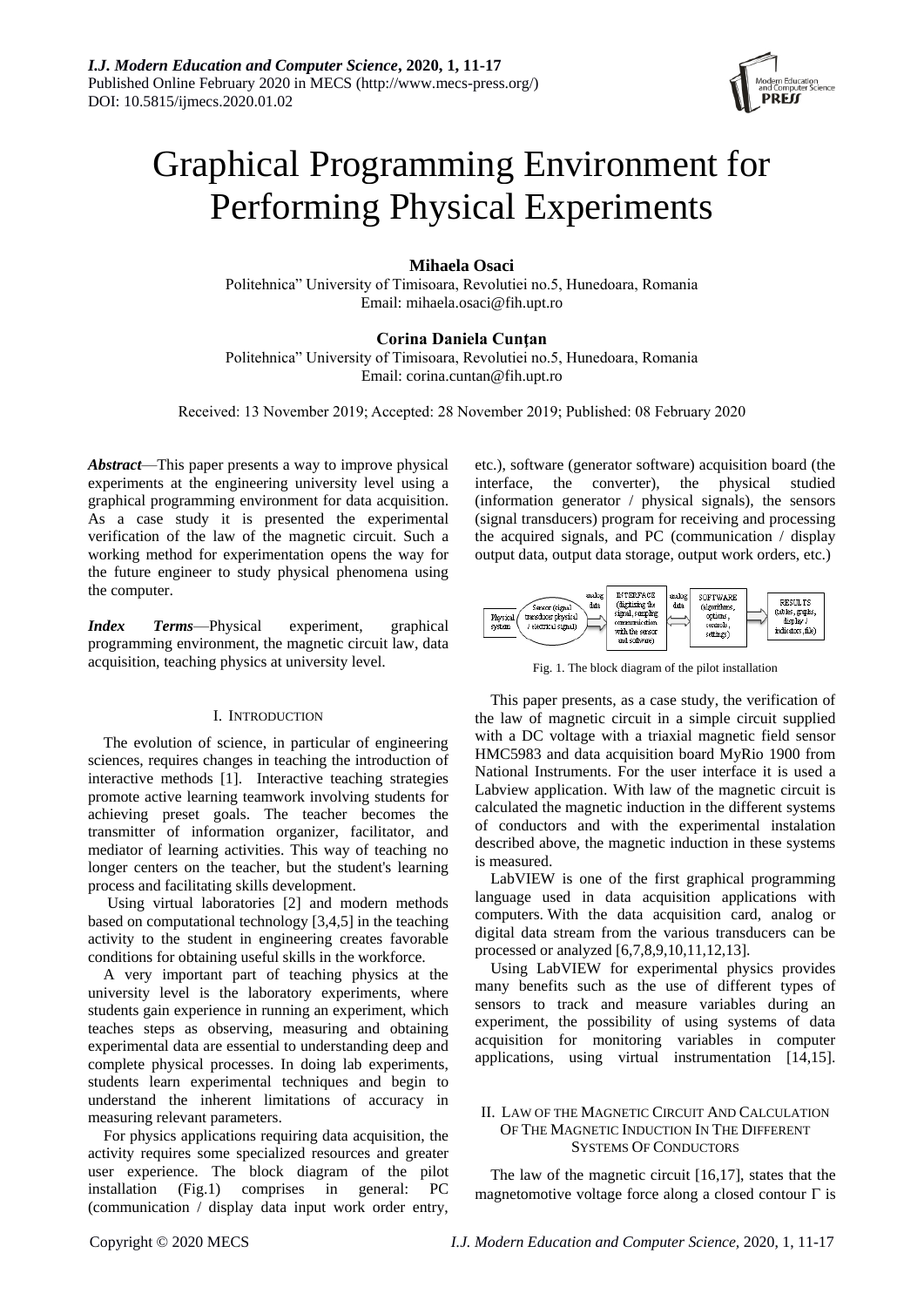equal to the electrical current conduction through any surface which rests on the contour plus the time variation of the flow electric through this area. (Fig. 2). To associate the elementary displacement vector *dl* and the unit normal vector  $\vec{n}$   $d\vec{S} = \vec{n}dS$  it is used the drill rule. The default integral formula is:

$$
u_{mm}\Gamma = i_{S}\Gamma + \frac{\partial \varphi_{S}\Gamma}{\partial t}
$$
 (1)

where 
$$
u_{mm\Gamma} = \oint_{\Gamma} \vec{H} \cdot \vec{dl}
$$
,  $i_{S_{\Gamma}} = \iint_{S_{\Gamma}} \vec{J} \cdot d\vec{S}$   
\n
$$
\Phi_{S_{\Gamma}} = \iint_{S_{\Gamma}} \vec{D} \cdot d\vec{S}
$$
\n(2)



Fig. 2 Notations for law of the magnetic circuit

With the explanations from (2), the law may be presented in explicit integral form as:

$$
\oint_{\Gamma} \vec{H} \cdot d\vec{l} = \iint_{S_{\Gamma}} \vec{J} \cdot d\vec{S} + \frac{\partial}{\partial t} \iint_{S_{\Gamma}} \vec{D} \cdot d\vec{S}
$$
(3)

The second term of the right member of the current intensity is called Hertzian.

If the environment is immobile, the derived from the right member enters under the integral as a partial derivative for a time of the electric induction. By turning the left-hand side of (3) with the formula of Stokes law is set as the local (in areas of continuity and smoothness)

$$
rot\vec{H} = \vec{J} + \frac{\partial \vec{D}}{\partial t}
$$
 (4)

If the medium is moving, as the curve  $\Gamma$  and surface  $S_{\Gamma}$ is considered joint with the environment, thus derived from the right-entering into integration as substantial derived flow. Thus, as fully explained, the relation (4) is:

$$
\oint_{\Gamma} \vec{H} \cdot d\vec{l} = \iint_{S_{\Gamma}} \vec{J} \cdot d\vec{S} + \iint_{S_{\Gamma}} \frac{d_f \vec{D}}{dt} \cdot d\vec{S}
$$
(5)

or the local form (4) becomes:

$$
rot\vec{H} = \vec{J} + \frac{d_f \vec{D}}{dt}
$$
 (6)

or 
$$
rot\vec{H} = \vec{J} + \frac{\partial \vec{D}}{\partial t} + \vec{v} \, \text{div} \vec{D} + \text{rot}(\vec{D}x\vec{v})
$$
 (7)

In the stationary case, the law of the magnetic circuit is known in the literature as Ampere's theorem [16,17]. If stationary case the law of the magnetic circuit, as an explicit whole becomes:

$$
\oint_{\Gamma} \vec{H} \cdot d\vec{l} = \iint_{\Gamma} \vec{J} \cdot d\vec{S} \text{ or } \oint_{\Gamma} \vec{H} \cdot d\vec{l} = I
$$
 (8)

or 
$$
\oint_{\Gamma} \vec{B} \cdot d\vec{l} = \mu \iint_{S_{\Gamma}} \vec{J} \cdot d\vec{S} \quad \oint_{\Gamma} \vec{B} \cdot d\vec{l} = \mu \vec{l}
$$
 (9)

where I is the stationary conductive current intensity which passes through the surface which rests on the curve  $\Gamma$  and the magnetic permeability of the environment. If through the bounded area by the closed curve  $\Gamma$  pass more currents, it is made the algebraic sum of the current intensity. The intensity of the current which sense is given by the right end of the drill rotated in the direction of travel on the curve  $\Gamma$  is considered positive. From (6), when stationary, is obtained:

$$
rot\vec{H} = \vec{J} \tag{10}
$$

or

$$
rot\vec{B} = \mu \vec{J} \tag{11}
$$

 $(8) \div (11)$  is known in the literature as a mathematical form of Ampere's theorem.

It will be calculated is, using the law of the magnetic circuit, the induction of the magnetic field created by a linear conductor of finite length with the constant intensity current I - Fig. 3.

The physical model is shown in Fig. 3. To model the finite length of wire, as the current can not leave anything and can not disappear at the other end, it is considered at both ends by a time-varying electric charge q (t), and  $+q(t)$ to shape of the thread supply, such that:

$$
I = -\frac{dq}{dt} \tag{12}
$$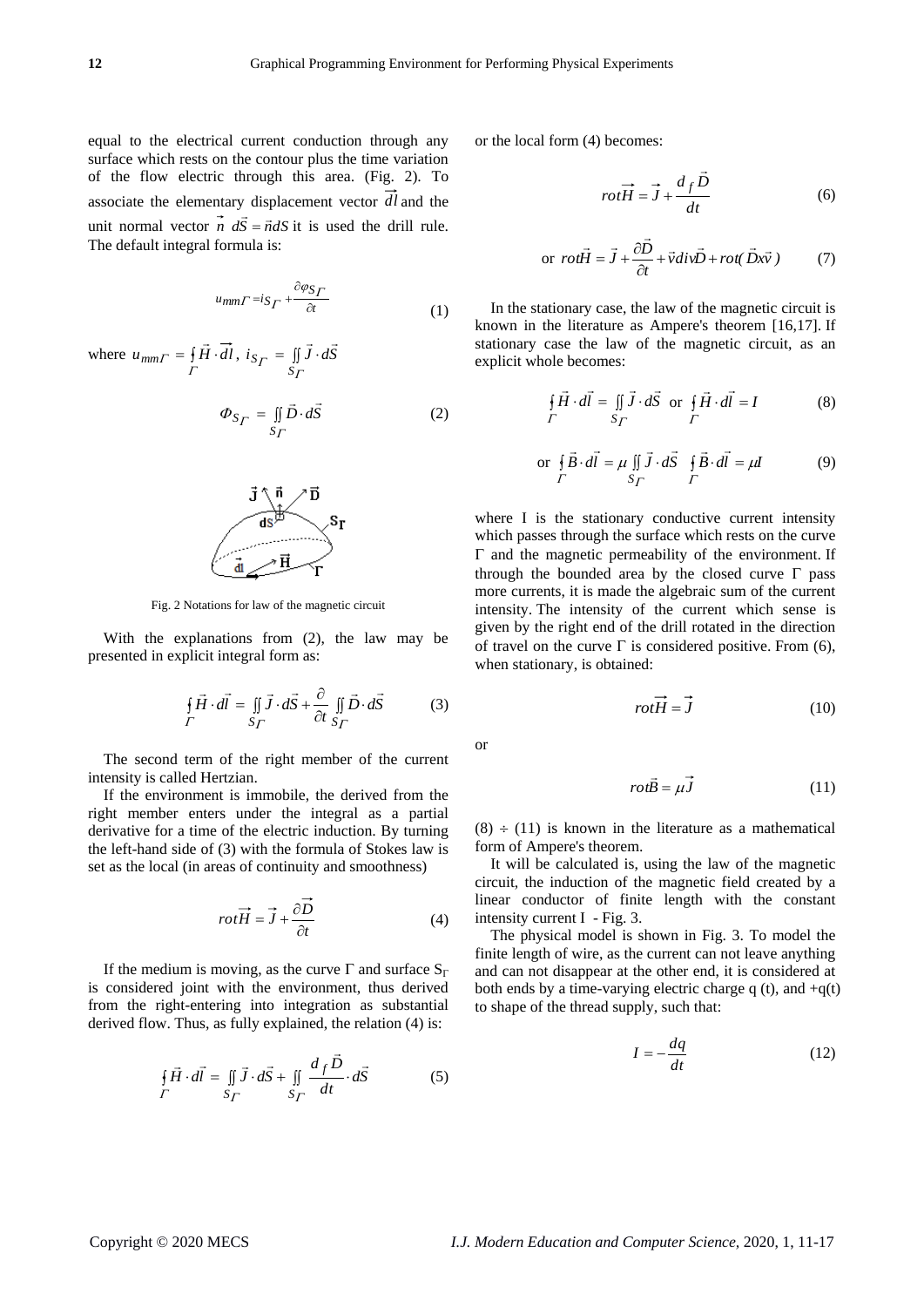

Fig. 3. The calculation of the induction magnetic field created by a finite length conductor passed by a current of constant intensity I

The decrease in time of the tasks leads to the variation in time of the electric field produced by the task, namely at the onset of a slipstream, which means the time variation of the electric flux through the surface enclosed by the contour C, which contributes to the magnetic field, according to law magnetic circuit:

$$
\oint_{C} \vec{B} \cdot d\vec{l} = \mu_{0} \left( I + \frac{\partial \varphi}{\partial t} \right)
$$
(13)

To determine the electric flux at a given time t through the surface bounded by the curve C, we determine the vertical component of the electric field created at a point a distance r from the wire:

$$
E_y(r,t) = E_{Iy}(r,t) + E_{2y}(r,t) =
$$
  
= 
$$
\frac{q(t)}{4\pi\varepsilon_0} \left[ \frac{\cos\beta_1}{(1/2 + y_0)^2 + r^2} + \frac{\cos\beta_2}{(1/2 - y_0)^2 + r^2} \right]
$$
(14)

$$
cos\beta_1 = \frac{l/2 + y_0}{\sqrt{(l/2 + y_0)^2 + r^2}} cos\beta_2 = \frac{l/2 - y_0}{\sqrt{(l/2 - y_0)^2 + r^2}} (15)
$$

If we replace the previous relation we obtain:

$$
E_{y}(r,t) = \frac{q(t)}{4\pi\epsilon_0} \left[ \frac{l/2 + y_0}{\left[ l/2 + y_0 \right]^2 + r^2 \right]^{3/2}} + \frac{l/2 - y_0}{\left[ l/2 - y_0 \right]^2 + r^2 \right]^{3/2}} \left[ (16)
$$

The electrical flow through the bounded surface by the c curve is:

$$
\varphi(t) = \int_0^{r_0} \varepsilon_0 E_y(r, t) \cdot \pi dr =
$$
\n
$$
= q(t) \left[ 1 - \frac{l/2 + y_0}{2\left[ l/2 + y_0 \right]^2 + r_0^2} \right]^{1/2} - \frac{l/2 - y_0}{2\left[ l/2 - y_0 \right]^2 + r_0^2} \right]^{1/2}
$$
\n
$$
\frac{d\varphi}{dt} = -l \left[ 1 - \frac{l/2 + y_0}{2\left[ l/2 + y_0 \right]^2 + r_0^2} \right]^{1/2} - \frac{l/2 - y_0}{2\left[ l/2 - y_0 \right]^2 + r_0^2} \right]^{1/2} \tag{18}
$$

Replacing in the law of magnetic circuit we will obtain:

$$
\oint_{c} \vec{B} \cdot d\vec{l} = \mu_{0} \left( I + \frac{\partial \varphi}{\partial t} \right) = \frac{\mu_{0} I}{2} x
$$
\n
$$
x \left\{ \frac{I/2 + y_{0}}{\left[ I/2 + y_{0} \right]^{2} + r_{0}^{2} \right]^{1/2}} + \frac{I/2 - y_{0}}{\left[ I/2 - y_{0} \right]^{2} + r_{0}^{2} \right\}^{1/2}} = \frac{(19)}{2}
$$
\n
$$
= \frac{\mu_{0} I}{2} \left( \cos \alpha_{1} + \cos \alpha_{2} \right) = \frac{\mu_{0} I}{2} \left( \sin \theta_{1} + \sin \theta_{2} \right)
$$

Solving the integral it is obtained:

$$
B = \frac{\mu_0 I}{4\pi r_0} \left( \sin \theta_1 + \sin \theta_2 \right) \tag{20}
$$

The result is identically obtained also by using the Biot-Savart-Laplace theorem [16,17].

For  $\theta_1=\theta_2=\pi/2$ , it is obtained the case of infinite long wire  $(r_0 \ll 1)$ , for which

$$
B = \frac{\mu_0 I}{2\pi r_0} \tag{21}
$$

which can be obtained directly with Ampère's theorem.

It will be calculated the induction of the magnetic field in the center of Fig. 4, driven by a stationary electric current intensity I, both with the finite wire model and with the infinite wire model.



Fig. 4. The conductor framework which creates the magnetic field

We observe the three branches of the metal frame 1, 2 and 3. Branches 1 and 3 are of length L, and the length of branch 2 has l. The lines of the magnetic field created by a stationary linear electric current are concentric circles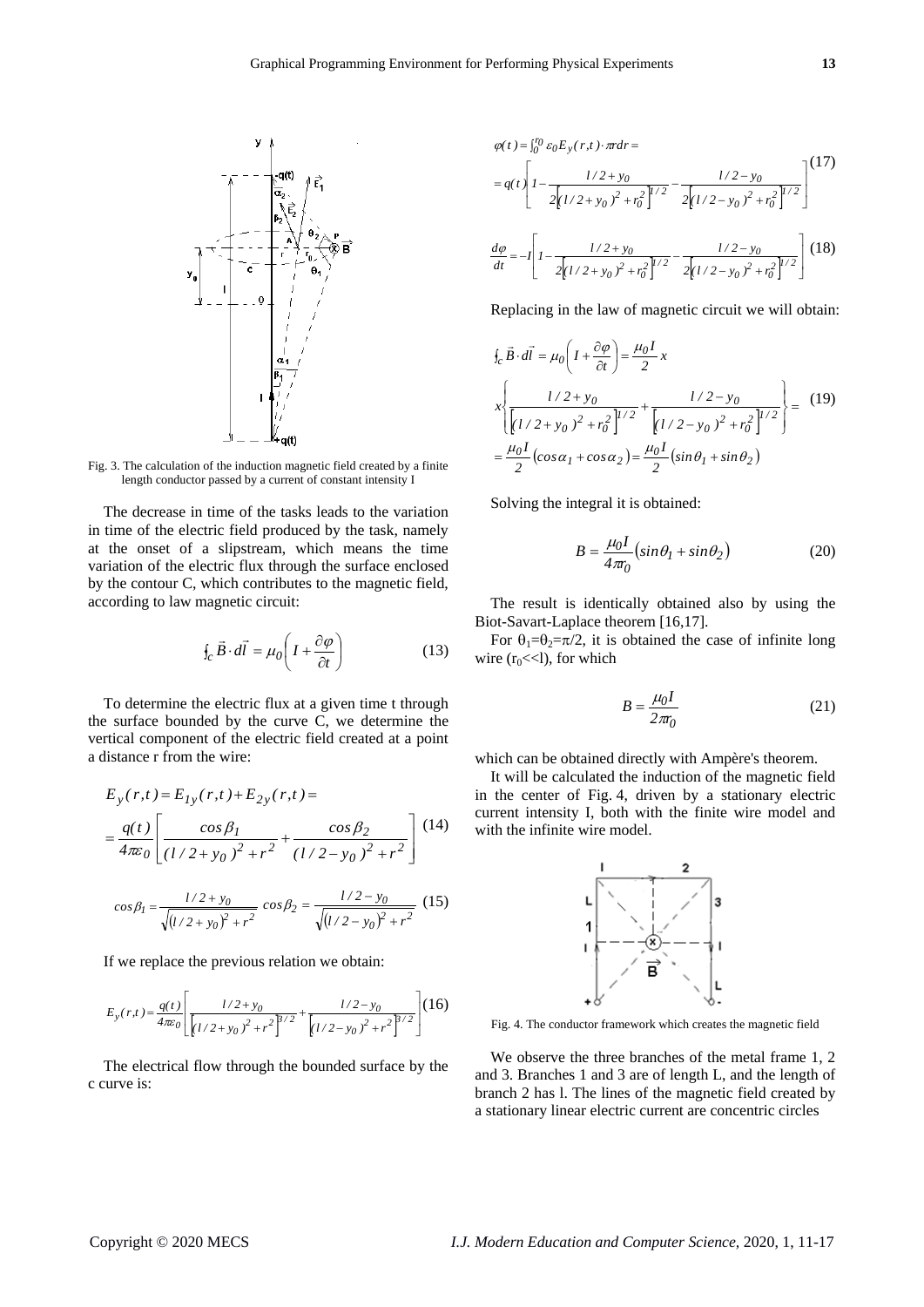with the axis of the conductor. The induction of the magnetic field is tangent to one field in each point line and has a constant value. The direction of the magnetic induction intensity is correlated with the sense current through the drill rule: rotating the drill to advance in the direction of flow through the conductor and the sense is the sense of induction rotating magnetic field or the direction of the magnetic field lines.

#### *A. In the model using finite wire length*

It is used the relationship (20) to calculate the contribution from each side after the superposition theorem is used to determine the total magnetic flux.



Fig. 5. Calculation of the induction magnetic field in the center of the wireframe model of finite length

Thus, following Fig. 4 or Fig.5, we will have:  $B = B_1 + B_2 + B_3$  or

$$
B = B_1 + B_2 + B_3 = \frac{2\mu_0 I}{4\pi l/2} (2\sin\theta) + \frac{\mu_0 I}{4\pi L/2} (2\sin\alpha) =
$$
  
= 
$$
\frac{\mu_0 I}{\pi} \left( \frac{2\sin\theta}{l} + \frac{\sin\alpha}{L} \right)
$$
 (22)

$$
\sin \theta = \frac{L/2}{\sqrt{(L/2)^2 + (l/2)^2}} = \frac{L}{\sqrt{L^2 + l^2}}
$$

and

$$
\sin \alpha = \frac{l/2}{\sqrt{(L/2)^2 + (l/2)^2}} = \frac{l}{\sqrt{L^2 + l^2}}
$$
(23)

We replace  $(23)$  in  $(22)$  and we will have:

$$
B = \frac{\mu_0 I}{\pi \cdot \sqrt{L^2 + l^2}} \left(\frac{2L}{l} + \frac{l}{L}\right) \tag{24}
$$

Where  $\mu_0=4\pi \cdot 10^{-7}$ H/m magnetic permeability of air or vacuum.

### *B. In the model using infinite wire length*

We work with Amper $\check{e}$ 's theorem ( see in Fig. 6).



Fig. 6. The induction of the magnetic field in the center of a frame covered by a stationary electric current

The magnetic field lines passing through the center of the frame O, the field generated by the three branches of the frame are shown in fig. The inductions of the magnetic field have the same orientation at the point O, mainly they enter the plan of the figure and, according to the superposition theorem to calculate the total magnetic flux density  $\hat{B}$  in O, are added together. So,

$$
\vec{B} = \vec{B}_1 + \vec{B}_2 + \vec{B}_3 \text{ or } B = B_1 + B_2 + B_3 \qquad (25)
$$

To calculate each  $B_1$ ,  $B_2$ ,  $B_3$  we apply Ampère's theorem, explicit integral form:

$$
\oint_{\Gamma_1} \vec{B}_I \cdot d\vec{l} = \mu_0 I \ , \ \oint_{\Gamma_2} \vec{B}_2 \cdot d\vec{l} = \mu_0 I \ , \tag{26}
$$

which become:

$$
B_1 2\pi \frac{l}{2} = \mu_0 I \ , \ B_2 2\pi \frac{L}{2} = \mu_0 I \ , \ B_3 2\pi \frac{l}{2} = \mu_0 I \quad (27)
$$

from where:

$$
B_1 = B_3 = \frac{\mu_0 I}{\pi l}, B_2 = \frac{\mu_0 I}{\pi L}
$$
 (28)

Thus

$$
B = \frac{2\mu_0 I}{\pi l} + \frac{\mu_0 I}{\pi L} = \frac{\mu_0 I}{\pi} \left(\frac{2}{l} + \frac{I}{L}\right)
$$
(29)

Next, the relations (24) and (29) are verified experimentally.

#### III. DESCRIBING THE EXPERIMENTAL INSTALLATION

The experimental installation, Fig. 7, comprises a rectangular frame with three branches, a battery, a digital multimeter, how GY-282 with the magnetic field highresolution triaxial sensor HMC5983 [18], the plate data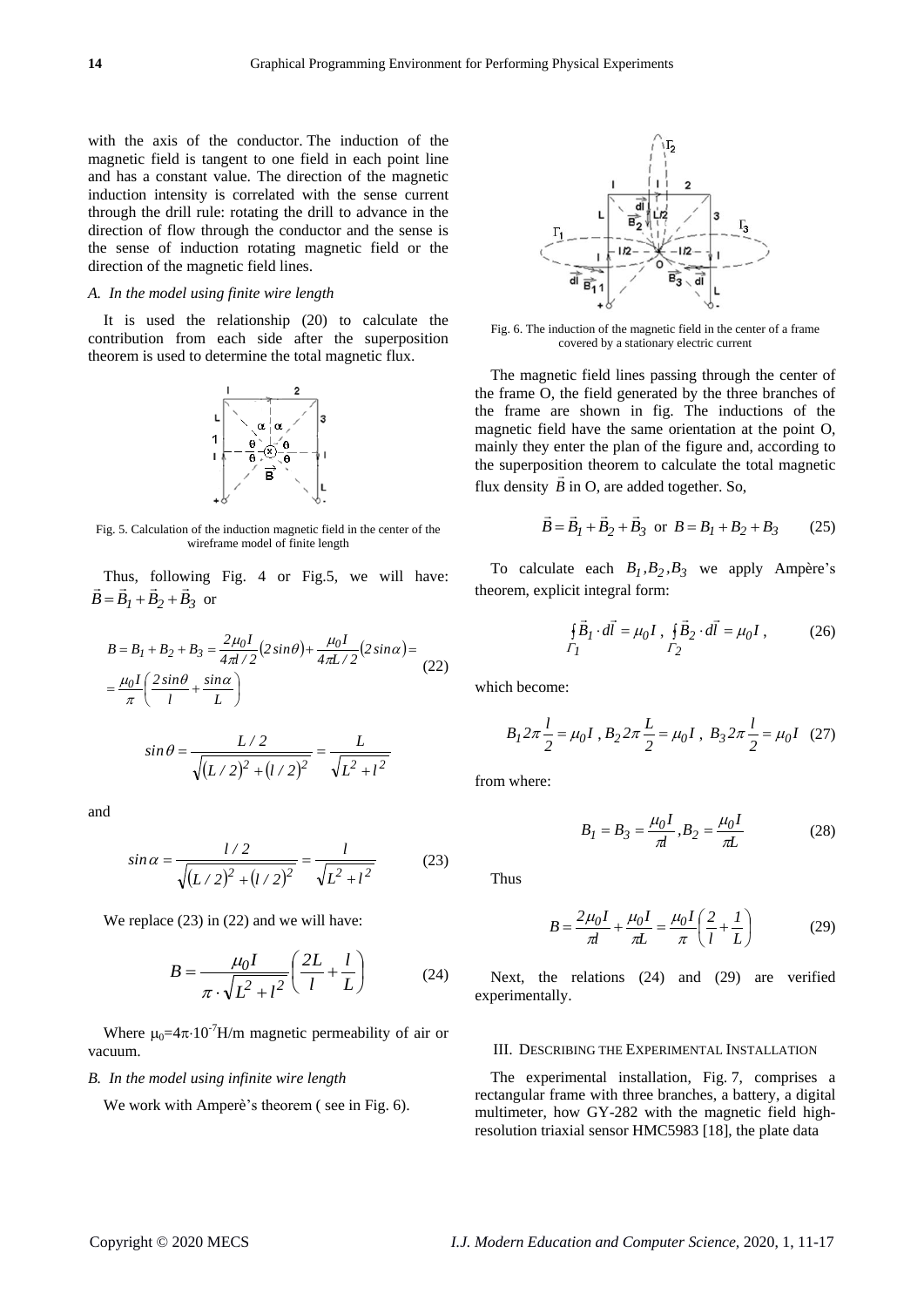acquisition MyRio National Instruments 1900 [19], and a computer on which is installed a software acquisition board.



Fig. 7. Experimental components

Connecting the module GY-282 to the acquisition plate MyRio National Instruments is done according to Fig. 8.



Fig. 8. Connecting the module GY-282 to the acquisition plate MyRio National Instruments (A connector)

The coordinate system of the magnetic field sensor is shown in Fig. 9.



Fig. 9. The coordinate system of the magnetic field sensor

The interface application is carried out in Labview [20]:- Figs.10.11.



Fig. 10. The application's front panel



Fig.11. The application's block diagram

#### IV. RESULTS AND DISCUTIONS

With the frame size,  $L=23$  cm and  $l=9$  cm is calculated the magnetic induction in the center of the frame after the model of the finite wire  $B_{calculated,1}=1.7822 \cdot 10^{-5}$  T, with the relationship (24), and after the model of the infinite wire,  $B_{calculated}$   $=$  2.1256 $\cdot$ 10<sup>-5</sup> T, with the relationship (29). The assembly of Fig. 3 is performed. Then the intensity of the electric current in frame is established at 2 A. It is executed the corresponding Labview VI application. The magnetic field sensor is placed in the vertical plan, in the center of the frame – Fig. 9. The geomagnetic field components of the magnetic induction are read – table 1.

Table 1. The results of the measurements

| The components of the geomagnetic field                       |                      |            |                        |
|---------------------------------------------------------------|----------------------|------------|------------------------|
| Current                                                       | B <sub>x</sub> (LSB) | $B_v(LSB)$ | B <sub>7</sub> (LSB)   |
| number                                                        |                      |            |                        |
| 1.                                                            | 119                  | $-145$     | 93                     |
| 2.                                                            | 118                  | $-147$     | 92                     |
| $\overline{3}$ .                                              | 119                  | $-153$     | 94                     |
| Measurement results at current intensity 2A                   |                      |            |                        |
| 1.                                                            | 120                  | $-149$     | 52                     |
| 2.                                                            | 118                  | -150       | 51                     |
| 3.                                                            | 119                  | $-145$     | 54                     |
| Magnetic field in the center of the frame without geomagnetic |                      |            |                        |
| field (average value) (LSB)                                   |                      |            |                        |
|                                                               |                      |            | $-40.6666$             |
| Magnetic field in the center of the frame without geomagnetic |                      |            |                        |
| field (average value) (T)                                     |                      |            |                        |
|                                                               |                      |            | $1.7681 \cdot 10^{-5}$ |
| Magnetic field calculated with finite wire                    |                      |            | $1.7822 \cdot 10^{-5}$ |
| model (T)                                                     |                      |            |                        |
| Magnetic field calculated with finite wire                    |                      |            | $2.1256 \cdot 10^{-5}$ |
| model $(T)$                                                   |                      |            |                        |

To read the magnetic induction in the center of the frame the corresponding Labview application is run. The sensor is placed in the center of the frame with the Oz axis perpendicular to the frame – Fig. 9 and is read on the computer screen the magnetic field induction in LSB. It then subtracts the corresponding components of the geomagnetic field. The value of the LSB is then transformed into gauss, being given a corresponding configuration of the register B from the application (111, that is, FTT 230 LSB / Gauss) - Fig. 12. The value of  $B_{measured}$  in gauss is then converted in tesla (1gauss = 10<sup>-</sup> <sup>4</sup>T). The results are presented in table 2.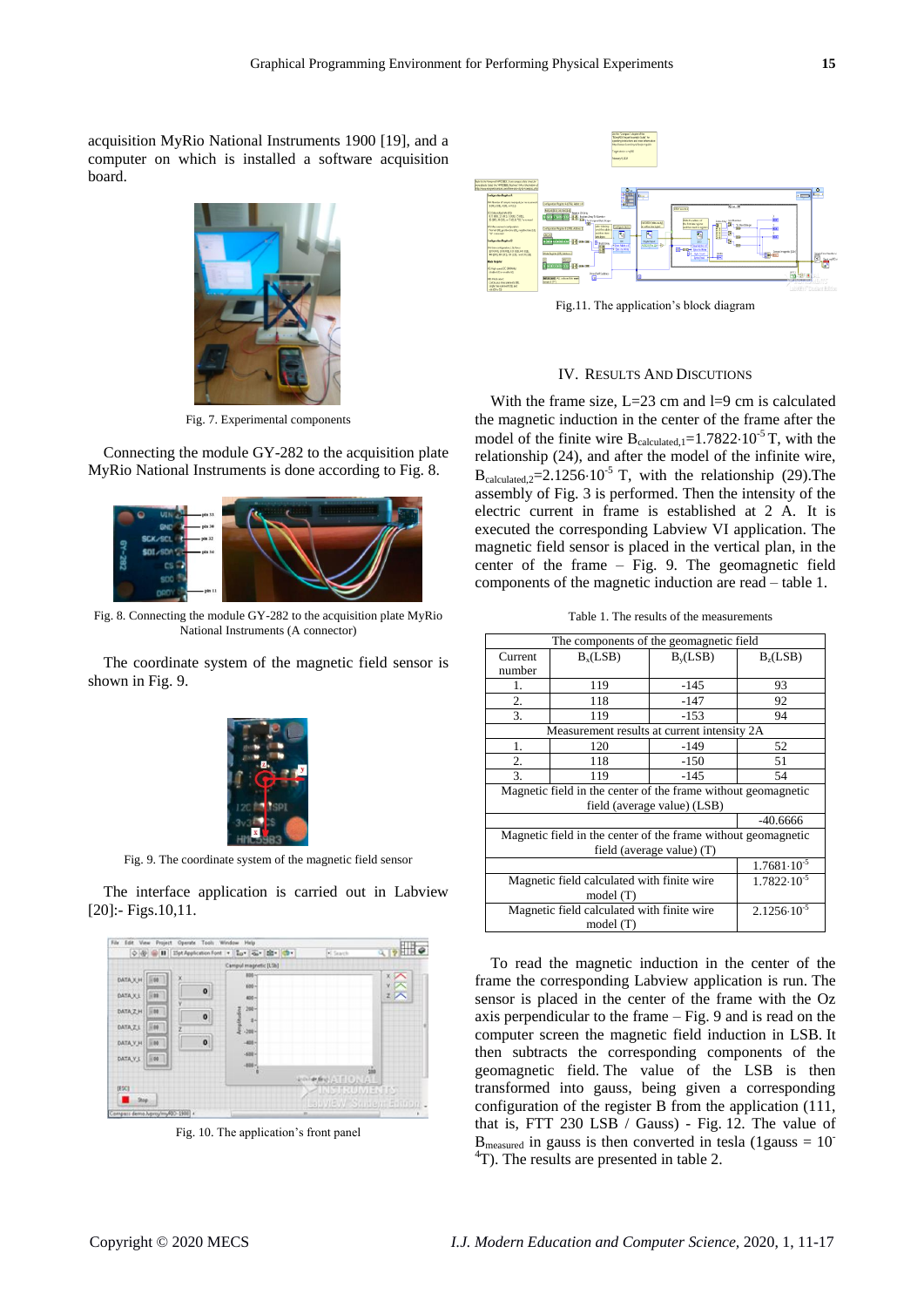

Fig. 12. Configuration of the B register

From Table 2 is seen a very good agreement between the calculated value with finite wire model and the measured value.

#### V. CONCLUSIONS

Graphic programming environment removes the need to know a programming language. Instead of describing the calculation algorithm as a set of instructions in text format, a graphical programming environment the algorithm is described by drawing it as a logical scheme (block chart). The way in which the algorithm described is thus more intuitive and the program can be realized much easier especially for beginners.

In the case of the study experiment, is verified the law of the magnetic circuit using the GY-282 module with a triaxial magnetic field sensor HMC5983. This highresolution sensor allows experimentation at low-intensity current being designed to measure the magnitude of magnetic fields, from milli-gauss to 8 gauss.

Such a working method for experimentation allows students to understand both the physical experiment and communication module of the pilot installation with the computer.

#### **REFERENCES**

- [1] E.Salako Adekunle, S. Adewale Olumide, K. Boyinbode Olutayo, "Appraisal on Perceived Multimedia Technologies as Modern Pedagogical Tools for Strategic Improvement on Teaching and Learning", *I.J. Modern Education and Computer Science*, 8, pp.15-26, 2019.
- [2] V. Gautam, R. Pahuja, "Web-enabled Simulated and Remote Control Virtual Laboratory of Transducer", *I.J. Modern Education and Computer Science*, 4, pp.12-22, 2015.
- [3] L. E. Alvarez-Dionisi, M. Mittra, R. Balza, "Teaching Artificial Intelligence and Robotics to Undergraduate Systems Engineering Students", *I.J. Modern Education and Computer Science*, 7, pp.54-63, 2019.
- [4] G. Kalpachka, "Computer Modeling and Simulations of Logic Circuits", *I.J. Modern Education and Computer Science*, 12, pp.31-37, 2016.
- [5] C. D. Cunţan, I. Baciu, M. Osaci, "Studies on the Necessity to Integrate the FPGA (Field Programmable Gate Array) Circuits in the Digital Electronics Lab Didactic Activity", *I.J. Modern Education and Computer Science*, 6, pp. 9-15, 2015.
- [6] C.Elliotte, [V.Vijayakumar,](https://journals.sagepub.com/doi/10.1016/j.jala.2006.07.012) [W.Zink,](https://journals.sagepub.com/doi/10.1016/j.jala.2006.07.012) [R. Hansen,](https://journals.sagepub.com/doi/10.1016/j.jala.2006.07.012) ["National](https://journals.sagepub.com/doi/full/10.1016/j.jala.2006.07.012)  [Instruments LabVIEW: A Programming Environment for](https://journals.sagepub.com/doi/full/10.1016/j.jala.2006.07.012)  [Laboratory Automation and Measurement"](https://journals.sagepub.com/doi/full/10.1016/j.jala.2006.07.012), *Journal of the Association for Laboratory Automation*, vol. 12, 1, pp. 17- 24 , 2007.
- [7] C. J. Kalkman, "LabVIEW: A software system for data acquisition, data analysis, and instrument control", *[Journal of Clinical Monitoring](https://link.springer.com/journal/10877)*, Volume 11, [Issue](https://link.springer.com/journal/10877/11/1/page/1) 1, pp. 51–58, 1995.
- [8] C. A Butlin, "Using National Instruments LabVIEW Education Edition in schools", *[Physics](https://iopscience.iop.org/journal/0031-9120)  [Education](https://iopscience.iop.org/journal/0031-9120)*, [Vol.](https://iopscience.iop.org/volume/0031-9120/46) 46, [4,](https://iopscience.iop.org/issue/0031-9120/46/4) 2011.
- [9] E. [Lunca,](https://www.researchgate.net/profile/Eduard_Lunca?_sg%5B0%5D=abj92sgn0mT_DKjFJkTzxlh_BVBZr4T6ejX-ZnJKP5t39kq86GrRaP_BYzcQi8KMlFgi7GI.DndPfTepPwhklTWccFdbwJED2ExyUXAXcZzX60O7ar0wpvineav1e0Vi--BhT7BgarBGRkfk5lQJGAg7UFeOTQ&_sg%5B1%5D=hQOwqHioYUW7ybPh0MS2Y8d8R_Guy4xFxWpJWjIokL6geEkeQqLdOk9MvXtTV9VuOacgBbMCkRCH40Id.SHDZyGNvPaspEs7gaSmnof3aJY_TGj12CZ391ppN2QV7nV1eb4aUcwh-l-n9B_QXrlgSaT2U2cK-JgKm8E3-Yw) [S. Ursache,](https://www.researchgate.net/profile/Silviu_Ursache2?_sg%5B0%5D=abj92sgn0mT_DKjFJkTzxlh_BVBZr4T6ejX-ZnJKP5t39kq86GrRaP_BYzcQi8KMlFgi7GI.DndPfTepPwhklTWccFdbwJED2ExyUXAXcZzX60O7ar0wpvineav1e0Vi--BhT7BgarBGRkfk5lQJGAg7UFeOTQ&_sg%5B1%5D=hQOwqHioYUW7ybPh0MS2Y8d8R_Guy4xFxWpJWjIokL6geEkeQqLdOk9MvXtTV9VuOacgBbMCkRCH40Id.SHDZyGNvPaspEs7gaSmnof3aJY_TGj12CZ391ppN2QV7nV1eb4aUcwh-l-n9B_QXrlgSaT2U2cK-JgKm8E3-Yw) [A. Salceanu,](https://www.researchgate.net/profile/Alexandru_Salceanu?_sg%5B0%5D=abj92sgn0mT_DKjFJkTzxlh_BVBZr4T6ejX-ZnJKP5t39kq86GrRaP_BYzcQi8KMlFgi7GI.DndPfTepPwhklTWccFdbwJED2ExyUXAXcZzX60O7ar0wpvineav1e0Vi--BhT7BgarBGRkfk5lQJGAg7UFeOTQ&_sg%5B1%5D=hQOwqHioYUW7ybPh0MS2Y8d8R_Guy4xFxWpJWjIokL6geEkeQqLdOk9MvXtTV9VuOacgBbMCkRCH40Id.SHDZyGNvPaspEs7gaSmnof3aJY_TGj12CZ391ppN2QV7nV1eb4aUcwh-l-n9B_QXrlgSaT2U2cK-JgKm8E3-Yw) "LabVIEW Interactive Simulations for Electromagnetic Compatibility", *International Journal of Online Engineering*, 8(2), 2012.
- [10] H. M. A. [Mageed,](https://www.scirp.org/journal/articles.aspx?searchCode=Hala+M.+Abdel++Mageed&searchField=authors&page=1) A. [M. El-Rifaie,](https://www.scirp.org/journal/articles.aspx?searchCode=Ali+M.++El-Rifaie&searchField=authors&page=1) "Open [Access](https://www.scirp.org/journal/paperinformation.aspx?paperid=29508) Electrical Metrology Applications of LabVIEW Software", *Journal of Software Engineering and Applications*, 6, pp. 113-120, 2013.
- [11] N. [N. Barsoum,](https://www.scirp.org/journal/articles.aspx?searchCode=Nader+N.++Barsoum&searchField=authors&page=1) P. R. [Chin,](https://www.scirp.org/journal/articles.aspx?searchCode=Pin+Rui++Chin&searchField=authors&page=1) "Ethernet Control AC Motor via PLC Using LabVIEW", *Intelligent Control and Automation*, 2, pp.330-339, 2011.
- [12] [M.Hamel, H.Mohellebi,](https://www.sciencedirect.com/science/article/pii/S0378475418300442#!) "A LabVIEW-based real-time acquisition system for crack detection in conductive materials", *[Mathematics and Computers in Simulation](https://www.sciencedirect.com/science/journal/03784754)*, [Volume 167,](https://www.sciencedirect.com/science/journal/03784754/167/supp/C) pp. 381-388, 2020.
- [13] S. [Bhat,](https://www.researchgate.net/profile/Suman_Bhat2?_sg%5B0%5D=4r6ek3dWfNsitXIpTHL9rLCrpiNRpOGclMLXzeVfByaZjfQSmXiyRhrwC-BKWSrn-ENeV-Q.Xkp_TEjUWGBfeJluFZTt93vXAfpeRg4I21NSrm6IPZqWdZ3clYILUHO_t1rZPbWYgGnYPRD_rfh3Imf0BsxlLw&_sg%5B1%5D=3qOWoCjT_L3RTBSEFmnPQ5TXC47moetAQOwIHAA0eRUT0BnqBX65EAksYli09eIRelLjuqHPfj59KSrt.Un_Ce9kWan3QKwehVCQ9Mhkaa-6Vko8If_fBWer4sRwHQokq8eY3x76eUmCIXa5ZIZ5YdBSb4NaJIJ9WwVbRUg) [H. K. Verma,](https://www.researchgate.net/scientific-contributions/2138616270_H_K_Verma?_sg%5B0%5D=4r6ek3dWfNsitXIpTHL9rLCrpiNRpOGclMLXzeVfByaZjfQSmXiyRhrwC-BKWSrn-ENeV-Q.Xkp_TEjUWGBfeJluFZTt93vXAfpeRg4I21NSrm6IPZqWdZ3clYILUHO_t1rZPbWYgGnYPRD_rfh3Imf0BsxlLw&_sg%5B1%5D=3qOWoCjT_L3RTBSEFmnPQ5TXC47moetAQOwIHAA0eRUT0BnqBX65EAksYli09eIRelLjuqHPfj59KSrt.Un_Ce9kWan3QKwehVCQ9Mhkaa-6Vko8If_fBWer4sRwHQokq8eY3x76eUmCIXa5ZIZ5YdBSb4NaJIJ9WwVbRUg) P. [Kumari,](https://www.researchgate.net/scientific-contributions/2141852914_Puja_Kumari?_sg%5B0%5D=4r6ek3dWfNsitXIpTHL9rLCrpiNRpOGclMLXzeVfByaZjfQSmXiyRhrwC-BKWSrn-ENeV-Q.Xkp_TEjUWGBfeJluFZTt93vXAfpeRg4I21NSrm6IPZqWdZ3clYILUHO_t1rZPbWYgGnYPRD_rfh3Imf0BsxlLw&_sg%5B1%5D=3qOWoCjT_L3RTBSEFmnPQ5TXC47moetAQOwIHAA0eRUT0BnqBX65EAksYli09eIRelLjuqHPfj59KSrt.Un_Ce9kWan3QKwehVCQ9Mhkaa-6Vko8If_fBWer4sRwHQokq8eY3x76eUmCIXa5ZIZ5YdBSb4NaJIJ9WwVbRUg) "Development of Virtual Resistance Meters using LabVIEW", *International Journal of Electrical and Computer Engineering* 8(1), pp.133, 2018.
- [14] Y. Khazri, A.AL Sabri, B. Sabir, H. Toumi, M. Moussetad, A. Fahli, "Remote Control Laboratory Experiments in Physics using LabVIEW", *International Journal of Information Science & Technology*, Vol.1 No. 1, 2017.
- [15] I. Orqu ín, M. A. Garc ía-March, P. Fern ández de Córdoba, J. [F. Urchueguía Schölzel,](https://www.semanticscholar.org/author/Javier-F.-Urchuegu%C3%ADa-Sch%C3%B6lzel/3330079) J. [A. Monsoriu,](https://www.semanticscholar.org/author/Juan-A.-Monsoriu/2581729) "Introductory quantum physics courses using a LabVIEW multimedia module", *Computer Application in Engineering Education*, [Volume15,](https://onlinelibrary.wiley.com/toc/10990542/2007/15/2) Issue2, pp. 124-133, 2007.
- [16] F.T. Ulaby, "Electromagnetics for Engineers", *publisher Upper Saddle River*, New Jersey: Pearson, 2005
- [17] N.E. Lehner, Günther, "Electromagnetic Field Theory for Engineers and Physicists", *publisher Springer-Verlag Berlin AND Heidelberg Gmbh & Colorado. KG*, 2010
- [18] [https://www.alldatasheet.com/datasheet](https://www.alldatasheet.com/datasheet-pdf/pdf/533072/HONEYWELL/HMC5983.html)[pdf/pdf/533072/HONEYWELL/HMC5983.html](https://www.alldatasheet.com/datasheet-pdf/pdf/533072/HONEYWELL/HMC5983.html)
- [19] <https://www.ni.com/ro-ro/support/model.myrio-1900.html>
- [20] <http://www.ni.com/academic/myrio/project-guide-vis.zip>

#### **Authors' Profiles**



**Mihaela Osaci**, lecturer, Polytechnic University of Timisoara, Engineering Faculty of Hunedoara /Electrical Engineering & Industrial Informatics Department.

Main activities and responsibilities: didactic and scientific research activities.

Technical skills and competences: Physics, Electromagnetism, Nanomagnetism, Modeling, and Simulation.



**Corina Daniela I. Cunţan**, lecturer, Polytechnic University of Timisoara, Engineering Faculty of Hunedoara /Electrical Engineering & Industrial Informatics Department.

Main activities and responsibilities: didactic and scientific research activities.

Technical skills and competences: Electronics Automatic management processes and Applications of electronics in industrial systems.